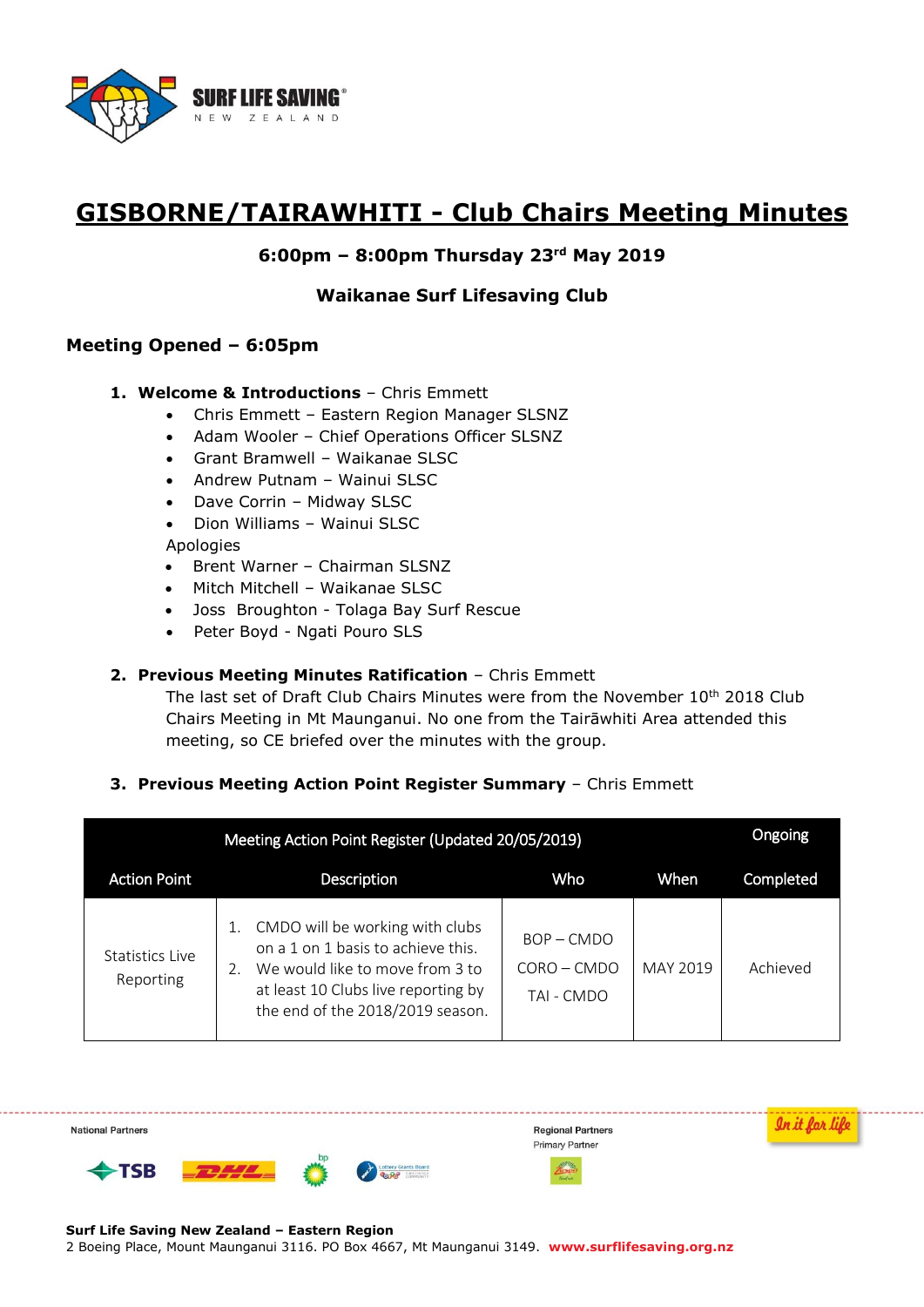| Radio Network<br>Operational<br>Capability<br>Assurance | Seek assurance from<br>contractor/service provider that<br>the upgrades to the ER Radio<br>Network will deliver as promised. | <b>CE</b> | <b>JUN 2019</b> | On Target |
|---------------------------------------------------------|------------------------------------------------------------------------------------------------------------------------------|-----------|-----------------|-----------|
|---------------------------------------------------------|------------------------------------------------------------------------------------------------------------------------------|-----------|-----------------|-----------|

# Live Statistics Reporting

- We had an excellent season with this project, all but 1 club has their Patrol and Incident data up to date as of the end of Easter.
- However we still need to keep our foot on the accelerator with regards to continual training in this space as there are a number of challenges around usability and data accuracy that are ongoing with the changes in clubs.

Radio Network Operational Capability

- As part of the final Rena Restoration & Mitigation Package \$440k was allocated to be used by the 5 BOP Clubs for legacy & development projects.
- $\bullet$  \$240k was allocated to finish the Radio Network in the BOP Area.
- The clubs agreed but wanted assurance that the Network would deliver as promised, this is currently in the pipeline and will be forthcoming when the final network architecture has been completed.
- Project scoping and site inspections have occurred at the 3-5 proposed sites, final architecture and costings are been done, along with a probability of coverage document.
- Also the add value package (GPS tracking of units & radio functionality) will be outlined properly. Chase and I now have a direct relationship with the network designer and should have a full scope of works and capability documents shortly.

# **4. Call for General Business Items** – Chris Emmett

- Please add:
	- i. Health & Safety APP
	- ii. First Aid Training
	- iii. Competition Age Change Consultation

# **Submitted Agenda Items**

- **5. SLSNZ Update** Adam Wooler (COO SLSNZ)
	- AGM Delegates please send through ASAP even if you change your mind, the Wellington meeting has generally been a lot harder to get a quorum and there is no room for late delegates to attend.
	- Nationals Awards Nominations are due to close on the 30<sup>th</sup> June 2019, please submit these ASAP, if assistance is needed please contact your Regional Manager.
	- New Board Appointment Richard Briggs went through a robust appointment process, he brings an excellent complementary skill set to the SLSNZ Board.
	- Volunteering NZ Study Adam touched on the key recommendations from the report. NZSAR may support various initiatives that have fallen out of the report.
	- Government Funding update Work is continuing in this space with good progress made to date.

# **6. SLSNZ Fundraising Strategy** – Adam Wooler (COO SLSNZ)

 Adam outlined the paper, previously circulated by Matt Warren and discussed in previous meetings. It was primarily to seek continued endorsement from the Club Chairs. The Tairāwhiti Chairs present gave their endorsement.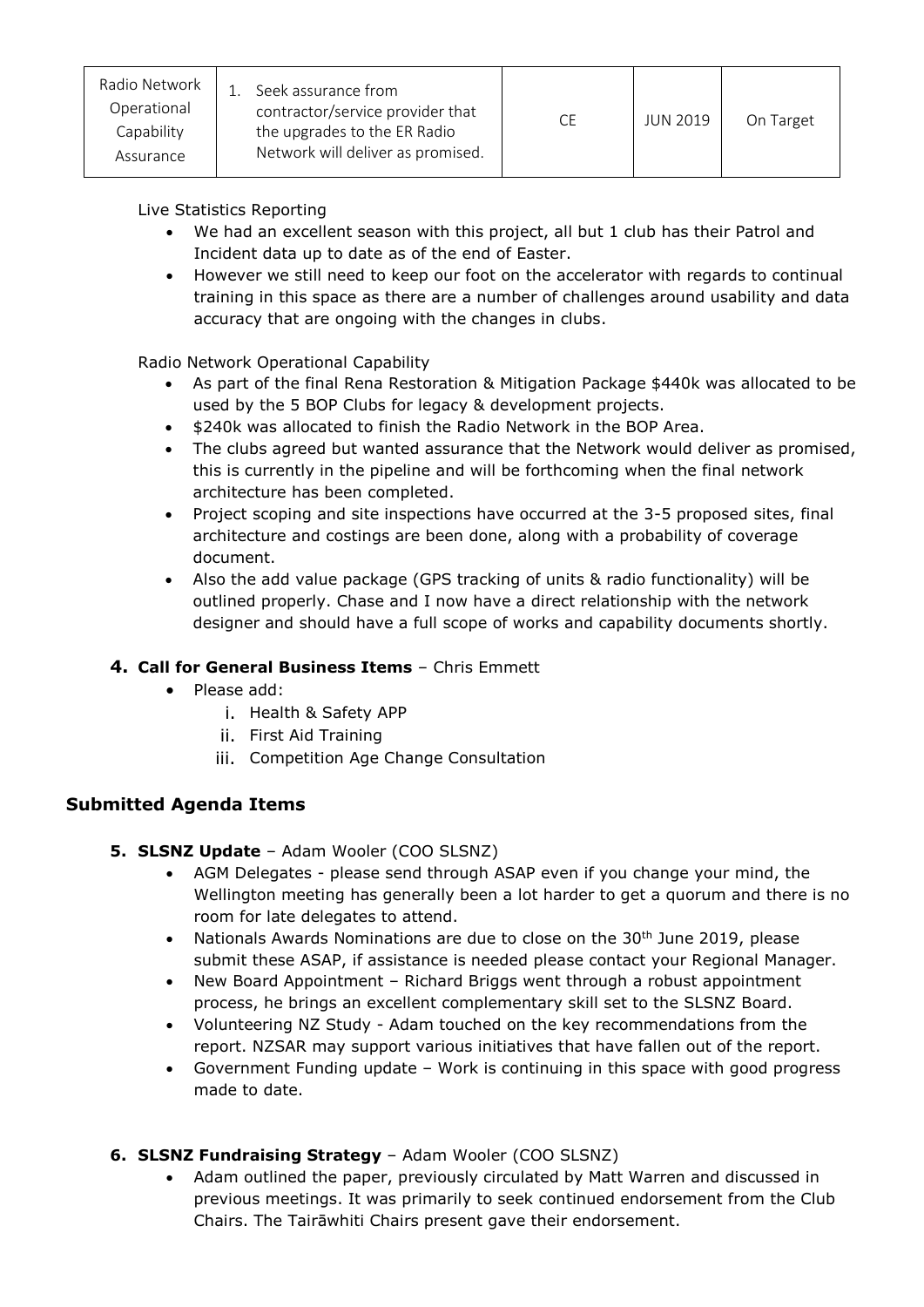- **7. Eastern Region Update** Chris Emmett (RM Eastern)
	- Management Plan Update CE outlined the management plan & budget process. DW had some questions regarding how to bring a worthy project into the plan, CE outlined the pathway.
	- Healthy Club Initiatives 2019-2020 This would be CDO lead for the 2019-2020 season, which each DCDO committing to 2 key projects per club that help build capability.
	- Eastern Region BAP Representative Currently the incumbent has been put up as the Eastern Region Nomination, if there were any other nominations they would have until the 31<sup>st</sup> of May to be endorsed by a club, if anyone else came through we would have a vote, if not then the incumbent would be endorsed Tuesday 3rd June 2019.
	- Action: Chris to complete BAP process and notify via email either way.

### **8. Surfersrescue247.com –** Andrew Putnam (Chair – Wainui)

- Surfersrescue provides free CRP and board rescue courses for surfers through SLSNSW, last season there were 2040 participants with 709 logged rescues.
- Adam agreed that this project makes sense and that Mick Kearney (SLSNZ Community Education Manager) was currently looking at how we can collaborate with other organisations, so this project could be one of them. The Gisborne Area would be an excellent area to start trailing this plan
- Action: Adam to discuss Surfersrescue with Mick Kearney and look for way forward.

## **General Business**

- **9. Health & Safety Status**  Grant Bramwell (Chair Waikanae)
	- GB queried where the organisation was at with Health & Safety.
	- Adam outlined the current situation and related the SLSNZ/Club H & S journey to the recent IRB injury desktop exercise undertaken by AUT which highlighted significant underreporting. An electronic APP based system is currently been investigated by Ross Merritt and SLSNZ will go out to market to find the appropriate product. Watch this space.

#### **10.First Aid Training** – Adam Wooler (COO SLSNZ)

- SLSNZ is looking at consistency across the organisation, strategic partnership currently been looked at with St John, Surf First Responder pilot course due to be trailed in the Eastern Region & Southern Regions.
- The launch will be a statement of strategic intent between both organisations., due out shortly.
- **11. Consultation Nationals/Oceans Age Groups –** Grant Bramwell (Chair Waikanae)
	- GB discussed the Waikanae club view around SLSNZ seeking a club perspective rather than individual membership perspective as the decision could be railroaded by individuals. DW in his NSC capacity answered the question as to why it was done this way.
- **12. Club Lifesaving Model** Grant Bramwell (Chair Waikanae)
	- GB questioned the current lifesaving model used for Contract Lifeguards. CE answered by stating that the current Costal Risk Assessment would look at what model was best for each location and that the ER Lifesaving Manager would be working towards these models for the future.